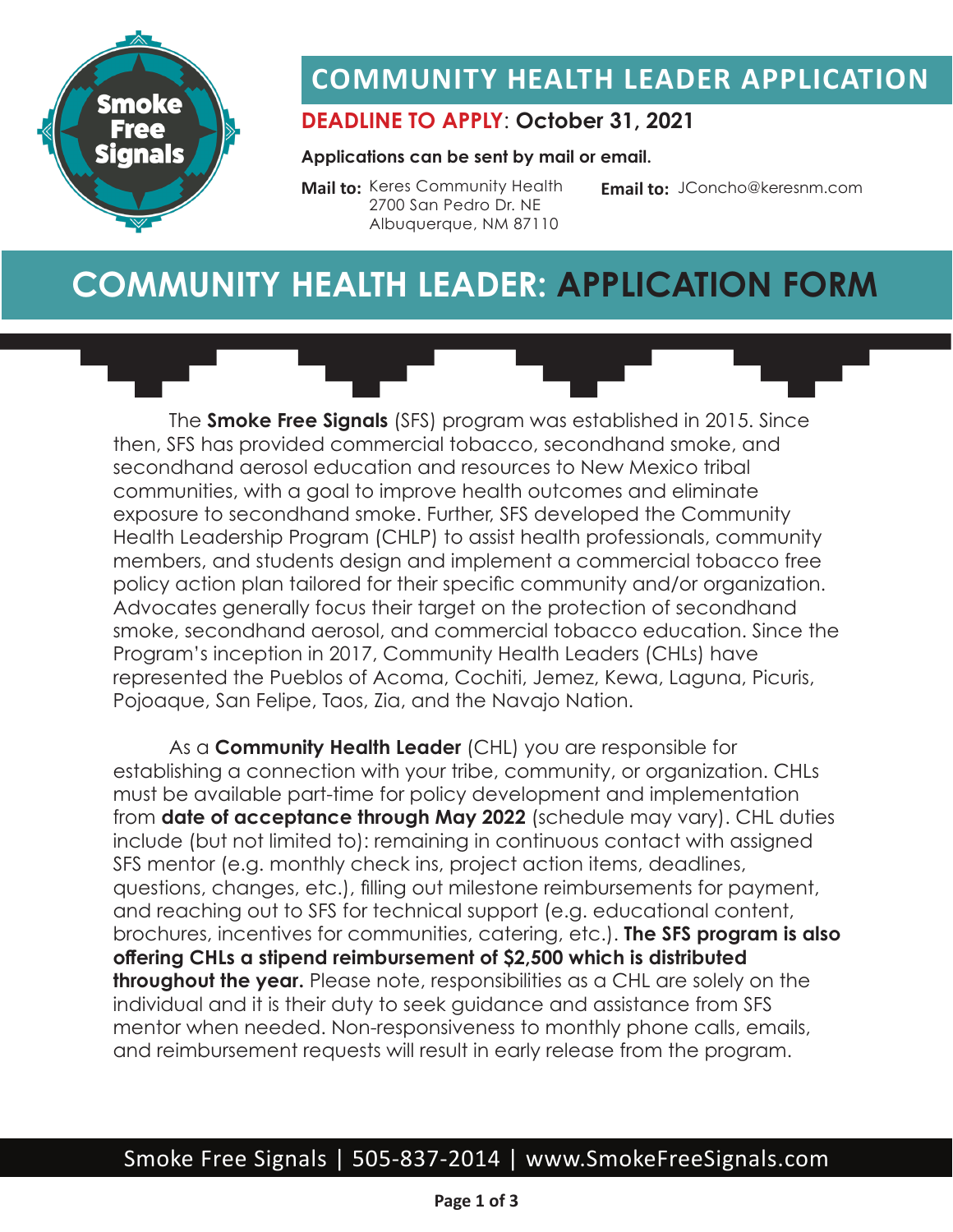

**COMMUNITY HEALTH LEADER APPLICATION**

**DEADLINE TO APPLY**: **October 31, 2021**

# **APPLICANT INFORMATION**

*This application must be completed in full to apply for a Community Health Leader position. Incomplete application will not be valid.*

| Please select what applies to you: |                                                                                      |  |
|------------------------------------|--------------------------------------------------------------------------------------|--|
| п                                  | I am applying as an individual.                                                      |  |
| П                                  | I am applying on behalf of a Tribal or Tribal-Serving Organization.                  |  |
| please fill out all spaces below:  | If you checked "I am applying on behalf of a Tribal or Tribal-Serving Organization," |  |
|                                    |                                                                                      |  |
|                                    |                                                                                      |  |
|                                    |                                                                                      |  |
|                                    |                                                                                      |  |
|                                    |                                                                                      |  |
|                                    |                                                                                      |  |
|                                    |                                                                                      |  |

#### Smoke Free Signals | 505-837-2014 | www.SmokeFreeSignals.com